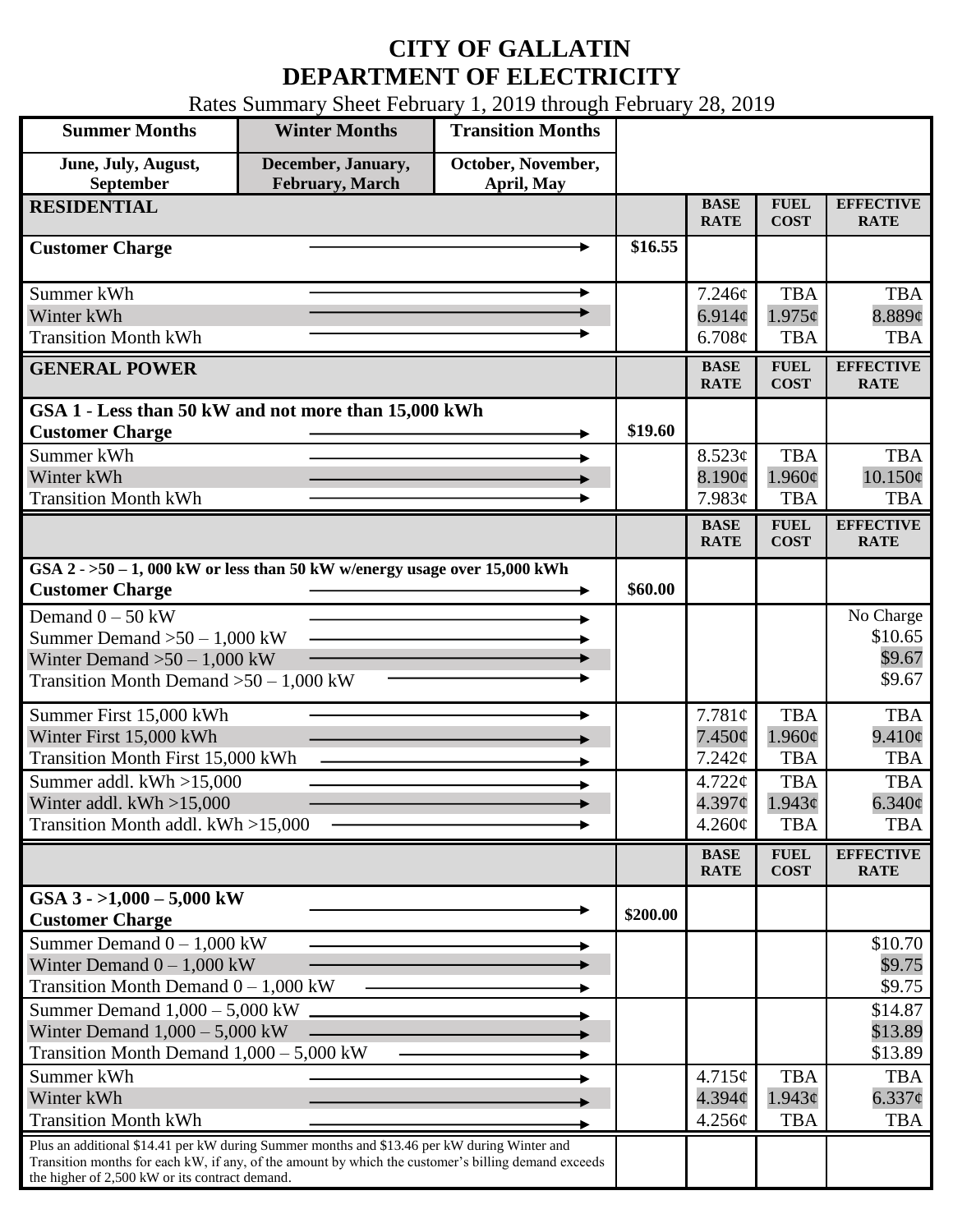| <b>Summer Months</b>                                         | <b>Winter Months</b>                             | <b>Transition Months</b> |         |                            |                                     |                                 |
|--------------------------------------------------------------|--------------------------------------------------|--------------------------|---------|----------------------------|-------------------------------------|---------------------------------|
| June, July, August,                                          | December, January,                               | October, November,       |         |                            |                                     |                                 |
| September                                                    | <b>February, March</b>                           | April, May               |         |                            |                                     |                                 |
| <b>GENERAL POWER CONTINUE</b>                                |                                                  |                          |         | <b>BASE</b><br><b>RATE</b> | <b>FUEL</b><br><b>COST</b>          | <b>EFFECTIVE</b><br><b>RATE</b> |
| GSB Demands from 5,001 - 15,000 kW                           |                                                  |                          |         |                            |                                     |                                 |
| <b>Customer Charge</b>                                       |                                                  |                          | \$1,500 |                            |                                     |                                 |
| Onpeak Summer Demand 5,000 - 15,000 kW                       |                                                  |                          |         |                            |                                     | \$10.87                         |
| Onpeak Winter Demand $5,000 - 15,000$ kW                     |                                                  |                          |         |                            |                                     | \$9.90                          |
|                                                              | Onpeak Transition Month Demand 5,000 - 15,000 kW |                          |         |                            |                                     | \$9.90                          |
| <b>Offpeak Excess of Contract Demand</b>                     |                                                  |                          |         |                            |                                     |                                 |
| Summer                                                       |                                                  |                          |         |                            |                                     | \$10.87                         |
| Winter                                                       |                                                  |                          |         |                            |                                     | \$9.90                          |
| Transition                                                   |                                                  |                          |         |                            |                                     | \$9.90                          |
| Max Demand                                                   |                                                  |                          |         |                            |                                     | \$5.21                          |
| <b>Onpeak Summer kWh</b>                                     |                                                  |                          |         | 6.513¢                     | <b>TBA</b>                          | <b>TBA</b>                      |
| <b>Onpeak Winter kWh</b>                                     |                                                  |                          |         | 5.378¢                     | $1.890\mathrm{\c{c}}$               | 7.268¢                          |
| <b>Onpeak Transition Month kWh</b>                           |                                                  |                          |         | 3.990¢                     | <b>TBA</b>                          | <b>TBA</b>                      |
| Offpeak Summer kWh First 200 HUD                             |                                                  |                          |         | 4.022¢                     | <b>TBA</b>                          | <b>TBA</b>                      |
| Offpeak Summer kWh Next 200 HUD -                            |                                                  |                          |         | 0.564¢                     | <b>TBA</b>                          | <b>TBA</b>                      |
| <b>Additional HUD</b>                                        |                                                  |                          |         | 0.223¢                     | <b>TBA</b>                          | <b>TBA</b>                      |
| Offpeak Winter kWh First 200 HUD                             |                                                  |                          |         | 4.244 <sub>c</sub>         | $1.890\text{¢}$                     | 6.134¢                          |
| Offpeak Winter kWh Next 200 HUD                              |                                                  |                          |         | $0.564\mathcal{C}$         | $1.890\mathrm{\c{c}}$               | $2.454\mathcal{C}$              |
| <b>Additional HUD</b>                                        |                                                  |                          |         | $0.223\phi$<br>3.990¢      | $1.890\mathrm{\c{c}}$<br><b>TBA</b> | 2.113¢<br><b>TBA</b>            |
| Offpeak Transition kWh First 200 HUD                         |                                                  |                          |         | 0.564¢                     | <b>TBA</b>                          | <b>TBA</b>                      |
| Offpeak Transition kWh Next 200 HUD<br><b>Additional HUD</b> |                                                  |                          |         | $0.223\epsilon$            | <b>TBA</b>                          | <b>TBA</b>                      |
|                                                              |                                                  |                          |         | <b>BASE</b>                | <b>FUEL</b>                         | <b>EFFECTIVE</b>                |
|                                                              |                                                  |                          |         | <b>RATE</b>                | <b>COST</b>                         | <b>RATE</b>                     |
| <b>MSB Demands greater than 5,000 kW</b>                     |                                                  |                          |         |                            |                                     |                                 |
| <b>Customer Charge</b>                                       |                                                  |                          | \$1,500 |                            |                                     |                                 |
| Onpeak Summer Demand > 5,000                                 |                                                  |                          |         |                            |                                     | \$10.24                         |
| Onpeak Winter Demand > 5,000                                 |                                                  |                          |         |                            |                                     | \$9.27                          |
|                                                              | Onpeak Transition Month Demand > 5,000           |                          |         |                            |                                     | \$9.27                          |
| Max Demand                                                   |                                                  |                          |         |                            |                                     | \$2.26                          |
| <b>Offpeak Excess of Contract Demand</b>                     |                                                  |                          |         |                            |                                     |                                 |
| Summer                                                       |                                                  |                          |         |                            |                                     | \$10.24                         |
| Winter                                                       |                                                  |                          |         |                            |                                     | \$9.27                          |
| Transition                                                   |                                                  |                          |         |                            |                                     | \$9.27                          |
| <b>Onpeak Summer kWh</b>                                     |                                                  |                          |         | 5.779¢                     | <b>TBA</b>                          | <b>TBA</b>                      |
| <b>Onpeak Winter kWh</b>                                     |                                                  |                          |         | 4.639¢                     | 1.919¢                              | 6.558¢                          |
| <b>Onpeak Transition Month kWh</b>                           |                                                  |                          |         | 3.589¢                     | <b>TBA</b>                          | <b>TBA</b>                      |
| Offpeak Summer kWh First 200 HUD                             |                                                  |                          |         | 3.279¢                     | <b>TBA</b><br><b>TBA</b>            | <b>TBA</b>                      |
| Offpeak Summer kWh Next 200 HUD<br><b>Additional HUD</b>     |                                                  |                          |         | $0.310\phi$<br>$0.055\phi$ | <b>TBA</b>                          | <b>TBA</b><br><b>TBA</b>        |
| Offpeak Winter kWh First 200 HUD                             |                                                  |                          |         | 3.502¢                     | 1.919c                              | $5.421\phi$                     |
| Offpeak Winter kWh Next 200 HUD                              |                                                  |                          |         | $0.310\phi$                | 1.919c                              | $2.229$ ¢                       |
| <b>Additional HUD</b>                                        |                                                  |                          |         | $0.055\phi$                | 1.919¢                              | $1.974\phi$                     |
| Offpeak Transition kWh First 200 HUD                         |                                                  |                          |         | 3.589¢                     | <b>TBA</b>                          | <b>TBA</b>                      |
| Offpeak Transition kWh Next 200 HUD                          |                                                  |                          |         | 0.310¢                     | <b>TBA</b>                          | <b>TBA</b>                      |
| <b>Additional HUD</b>                                        |                                                  |                          |         | $0.055\phi$                | <b>TBA</b>                          | <b>TBA</b>                      |

## **Page 2 - Rates Summary Sheet February 1, 2019 through February 28, 2019**